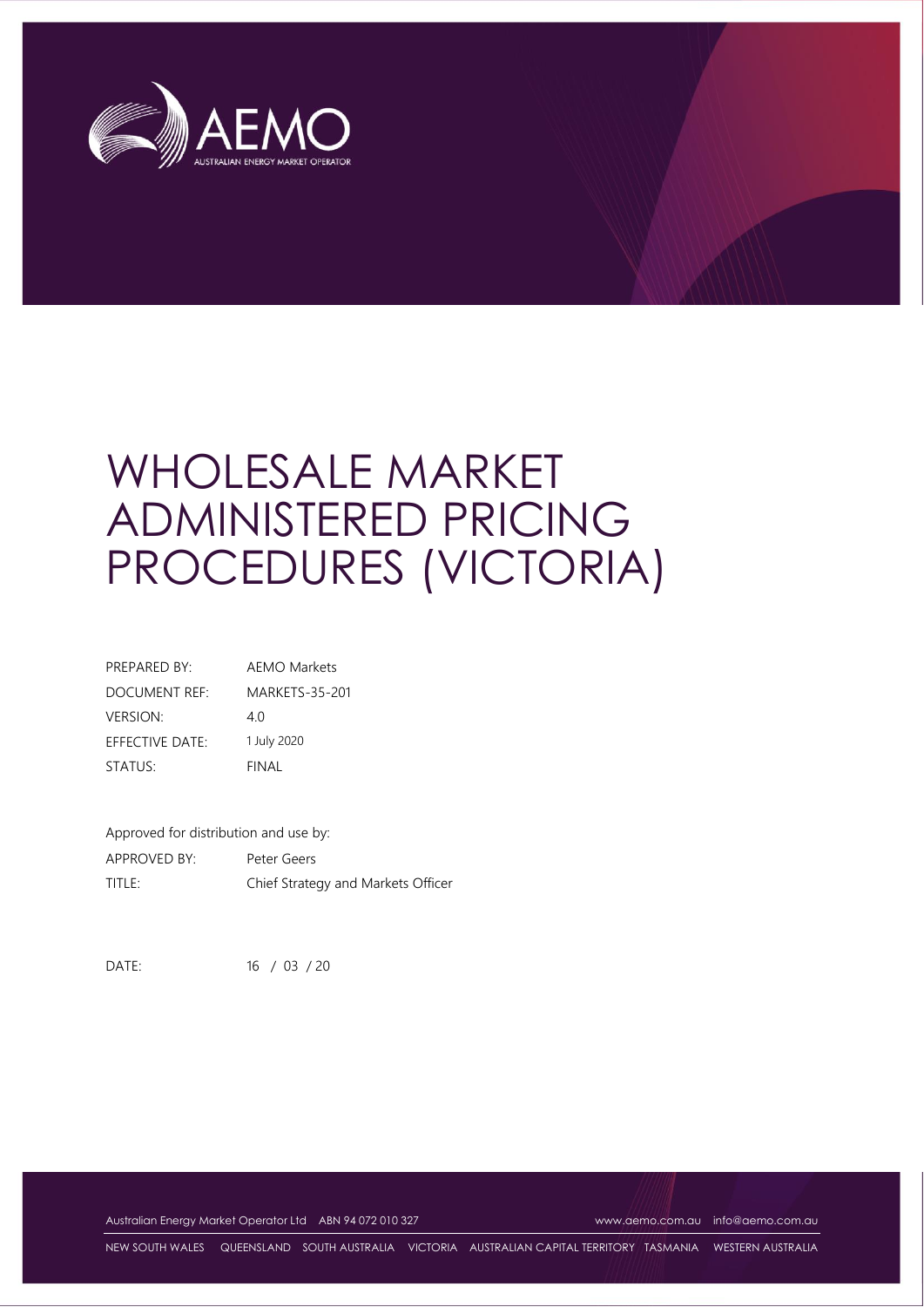

# **VERSION RELEASE HISTORY**

| Version | <b>Effective Date</b> | Summary of Changes                                                                                                                                                                                                                                         |
|---------|-----------------------|------------------------------------------------------------------------------------------------------------------------------------------------------------------------------------------------------------------------------------------------------------|
| 1.0     | 1 July 2010           | Rebranded and updated for NGR.                                                                                                                                                                                                                             |
| 2.0     | 1 April 2014          | Section 6.1 amended for reduction of cumulative price threshold (CPT) from \$3,700 to<br>\$1,800.<br>Changed to new procedure template.                                                                                                                    |
| 2.1     | 4 May 2015            | Updated to remove System Force Majuere.                                                                                                                                                                                                                    |
| 3.0     | 28 July 2017          | Addition of material curtailment trigger for an administered pricing period.<br>Modification of RoLR trigger to include Major and Minor RoLR events.<br>Changed to current procedure template.<br>Duplication of sub-paragraph numbering in 6.3 corrected. |
| 4.0     | 1 July 2020           | Updated Cumulative Price Threshold to \$1,400/GJ in line with 2018 Gas Market<br>Parameter Review and adjusted Strategy 2 in Clause 5(d)                                                                                                                   |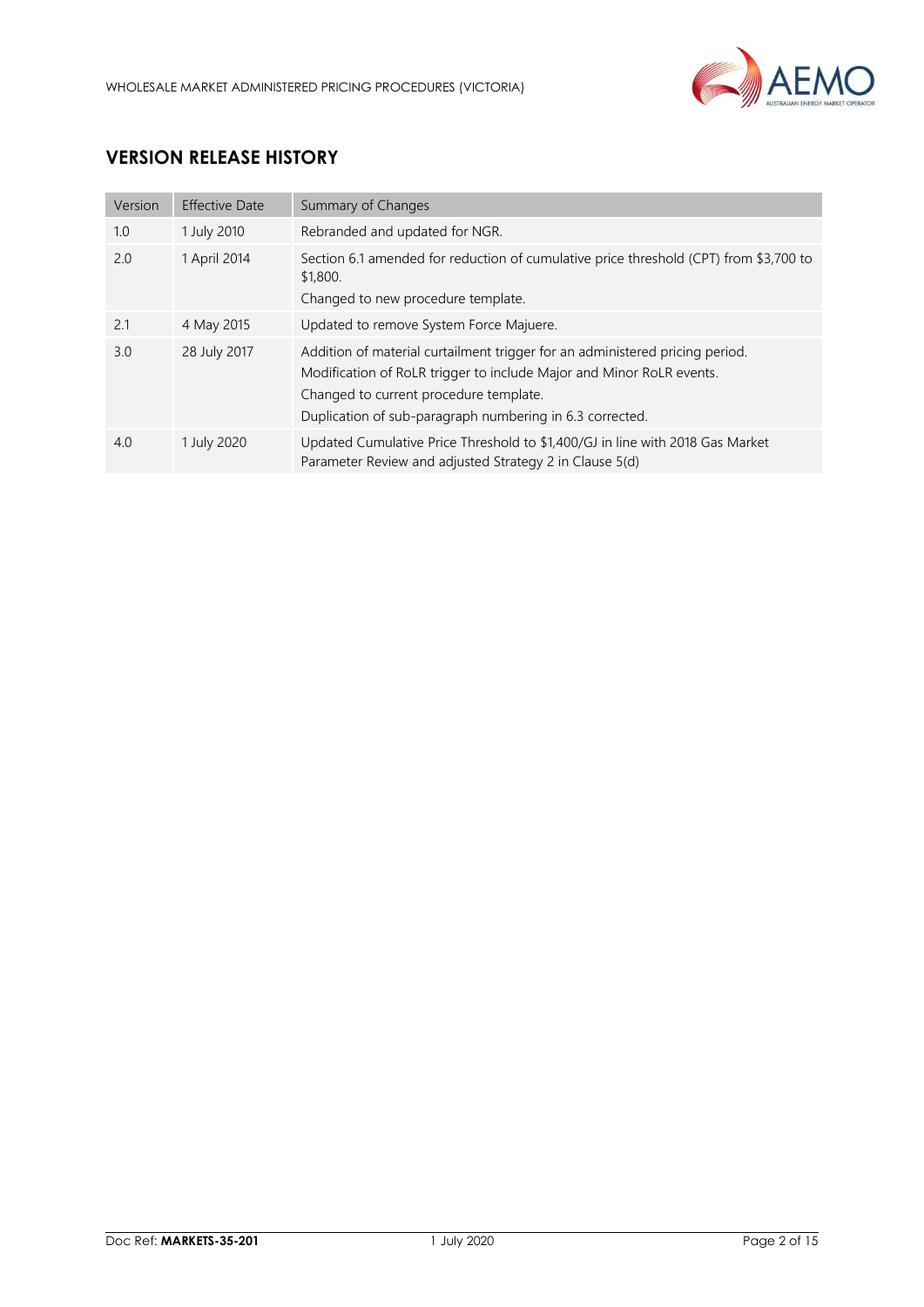

# **CONTENTS**

| 1.   | <b>INTRODUCTION</b>                                                                            | 4               |
|------|------------------------------------------------------------------------------------------------|-----------------|
| 1.1. | Purpose and scope                                                                              | 4               |
| 1.2. | Definitions and interpretation                                                                 | 4               |
| 1.3. | Related documents                                                                              | 6               |
| 2.   | ADMINISTERED PRICE CAP SETTINGS                                                                | $\overline{7}$  |
| 2.1. | Administered price cap                                                                         | $\overline{7}$  |
| 2.2. | Cumulative price threshold                                                                     | $\overline{7}$  |
| 2.3. | Cumulative price period                                                                        | $\overline{7}$  |
| 3A.  | CONSULTATION ON SETTINGS                                                                       | 7               |
| 3.   | DECLARATION OF COMMENCEMENT AND ENDING OF ADMINISTERED PERIODS                                 | 7               |
| 4.   | NOTIFICATIONS RELATING TO ADMINISTERED PRICE PERIODS                                           | 10              |
| 4.1. | Notification of commencement of an administered price period                                   | 10 <sup>°</sup> |
| 4.2. | Notification of conclusion of an administered price period                                     | 10              |
| 4.3. | Additional reporting requirements during administered price periods                            | 10              |
| 5.   | MARKET PRICE DURING AN ADMINISTERED PRICE PERIOD                                               | 10              |
| 5.1. | Pricing schedules during an administered price period                                          | 11              |
| 5.2. | Determination of ancillary payments during an administered price period                        | 11              |
| 6.   | <b>SCHEDULE</b>                                                                                | 11              |
| 6.1. | Deleted                                                                                        | 11              |
| 6.2. | Deleted                                                                                        | 11              |
| 6.3. | Marginal clearing prices                                                                       | 11              |
| 6.4. | Cumulative prices                                                                              | 12              |
| 6.5. | Commencement of an administered price period triggered by reaching or exceeding the            |                 |
|      | cumulative price threshold                                                                     | 13              |
| 6.6. | Conclusion of an administered price period initiated or continued by reaching or exceeding the |                 |
|      | cumulative price threshold                                                                     | 14              |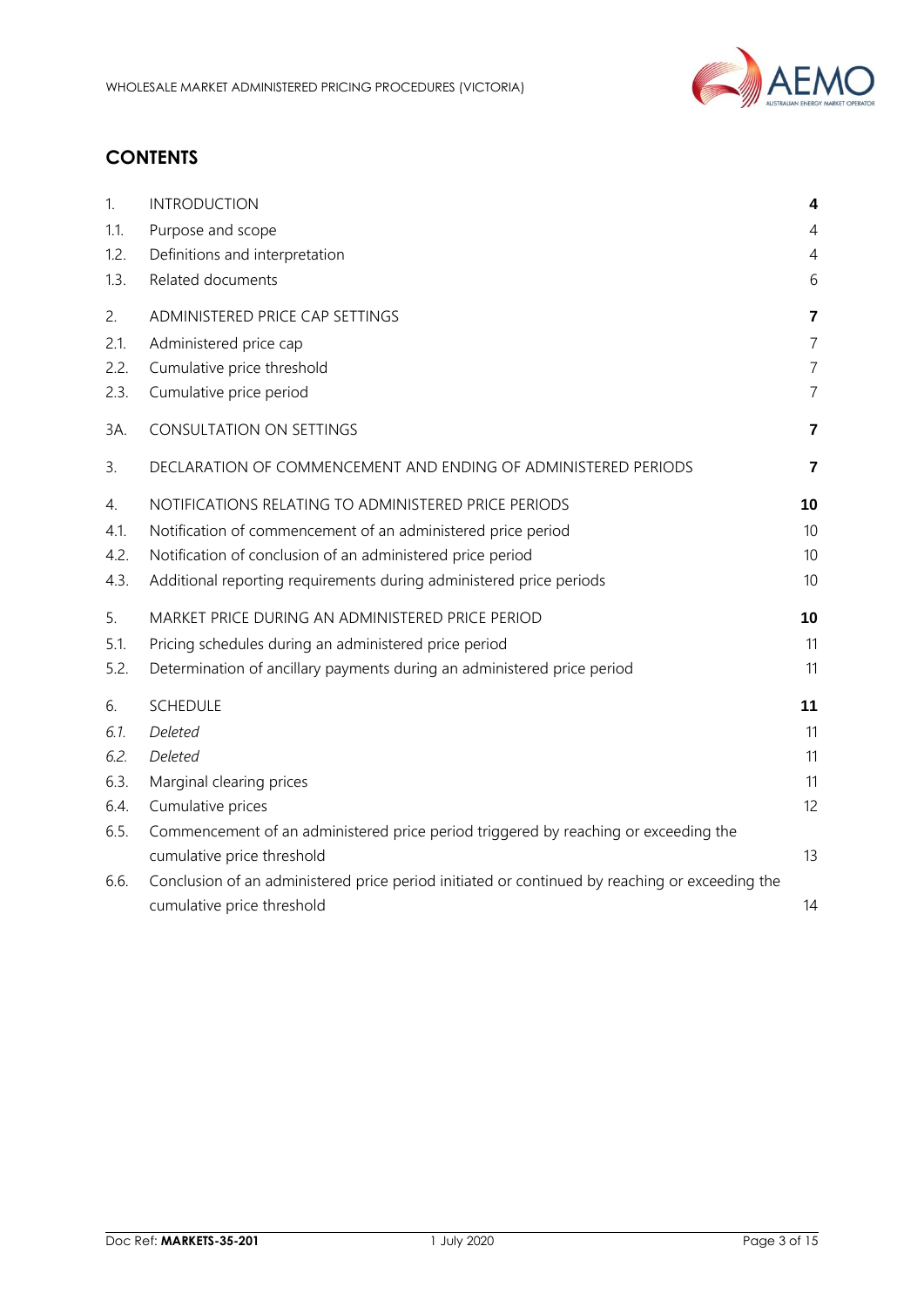

## <span id="page-3-0"></span>**1. INTRODUCTION**

### <span id="page-3-1"></span>**1.1. Purpose and scope**

These are the *administered pricing procedures* (Procedures) made under rule 224(1) of the National Gas Rules (NGR).

These Procedures have effect only for the purposes set out in the NGR. The NGR and the National Gas Law (NGL) prevail over these Procedures to the extent of any inconsistency.

These Procedures specify the *administered price cap* for the declared wholesale gas market and describe AEMO's processes for declaring and ending *administered price period*s in the Market in accordance with the Rules.

### <span id="page-3-2"></span>**1.2. Definitions and interpretation**

## **1.2.1. Glossary**

The words, phrases and abbreviations set out below have the meanings set out opposite them when used in these Procedures.

Terms defined in the NGL or the NGR have the same meanings in these Procedures unless otherwise specified in this clause. Those terms are intended to be identified in these Procedures by italicising them, but failure to italicise a defined term does not affect its meaning.

| Term                                    | Definition                                                                                                                                                                                                                                                                                                                                                                                                                                                                             |
|-----------------------------------------|----------------------------------------------------------------------------------------------------------------------------------------------------------------------------------------------------------------------------------------------------------------------------------------------------------------------------------------------------------------------------------------------------------------------------------------------------------------------------------------|
| <b>APC or Administered</b><br>Price Cap | Administered Price Cap means the cap applicable to the <i>market price</i> for<br>any scheduling horizon when an administered price period applies                                                                                                                                                                                                                                                                                                                                     |
| BPI (x,point,step,s,d)                  | Bid price for price step (step) of Market Participant x's injection bid at<br>pipeline point (point) for schedule s on <i>gas day</i> d.                                                                                                                                                                                                                                                                                                                                               |
| BQI (x,point,step,s,d)                  | Bid quantity for price step (step) of Market Participant x's injection bid at<br>pipeline point (point) for schedule s on gas day d.                                                                                                                                                                                                                                                                                                                                                   |
| $CP_{(s,d)}$                            | The cumulative price applicable to scheduling interval s on gas day d.                                                                                                                                                                                                                                                                                                                                                                                                                 |
| CPP or cumulative price<br>period       | A rolling number of consecutive scheduling intervals over which to assess<br>the cumulative price for comparison to the cumulative price threshold. The<br>last scheduling interval in this rolling horizon is schedule s of gas day d.                                                                                                                                                                                                                                                |
| CPT or cumulative price<br>threshold    | A threshold against which the cumulative price is measured for the purpose<br>of commencement and conclusion of an administered price period, in<br>accordance with these procedures, as defined in the schedule.                                                                                                                                                                                                                                                                      |
| <b>Curtailment Direction</b>            | Any direction to interrupt or reduce, or that has the effect of interrupting or<br>reducing, the consumption of natural gas by Customers from the declared<br>transmission system or a declared distribution system, given by:<br>AEMO under section 91BC of the National Gas Law.<br>Energy Safe Victoria under sections 106 and 107 of the Gas Safety<br>$\bullet$<br>Act 1998 (Victoria).<br>the responsible Minister under section 207 of the Gas Industry Act<br>2001 (Victoria). |
| d                                       | gas day                                                                                                                                                                                                                                                                                                                                                                                                                                                                                |
| <b>Exiting Retailer</b>                 | A Retailer whose Customers have been assigned to a RoLR.                                                                                                                                                                                                                                                                                                                                                                                                                               |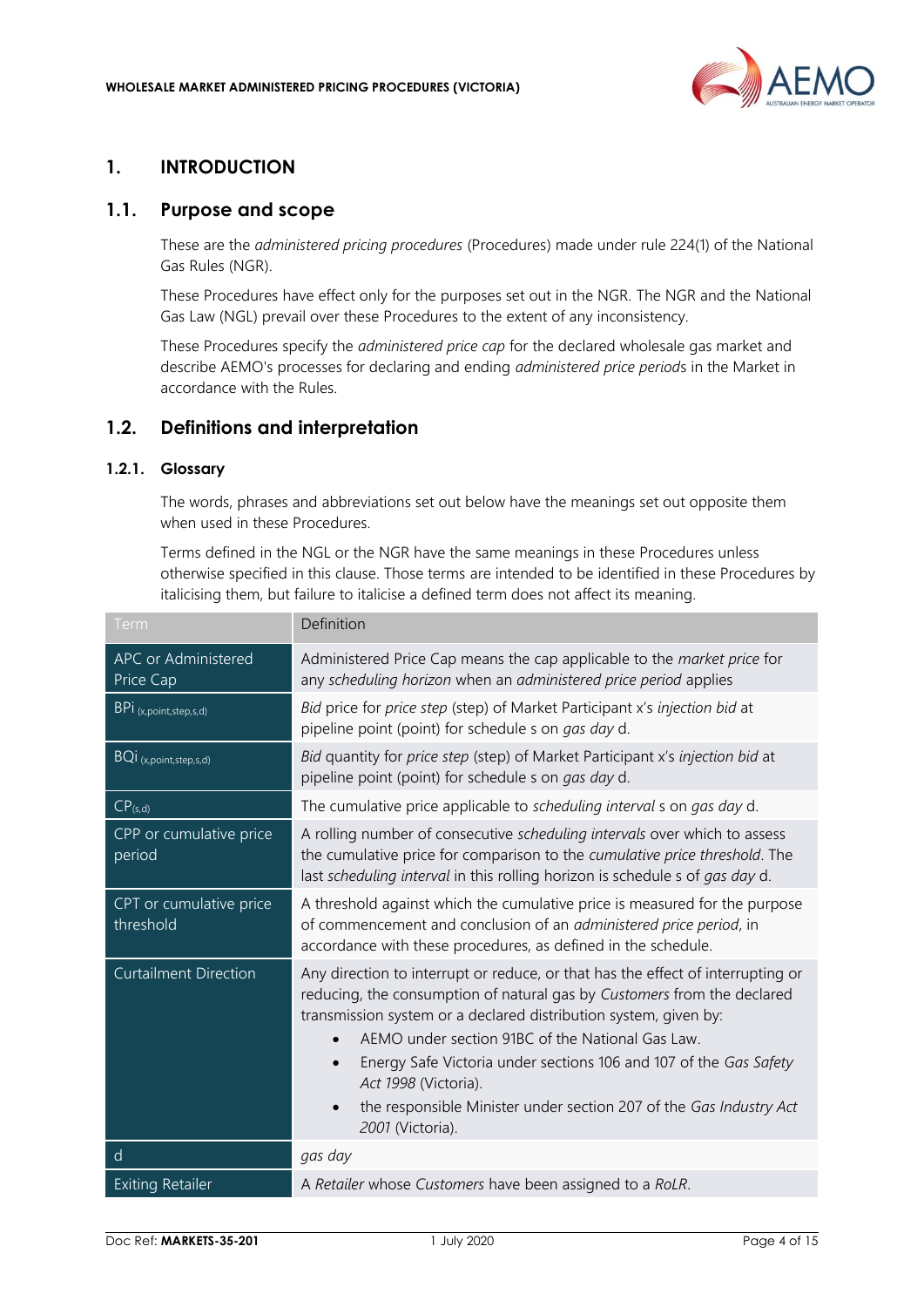

| Term                                                | Definition                                                                                                                                                                                                                                                                                                                                                                                                                                                                                                                                                                                                                                                                                  |
|-----------------------------------------------------|---------------------------------------------------------------------------------------------------------------------------------------------------------------------------------------------------------------------------------------------------------------------------------------------------------------------------------------------------------------------------------------------------------------------------------------------------------------------------------------------------------------------------------------------------------------------------------------------------------------------------------------------------------------------------------------------|
| FAOS or First Approved<br><b>Operating Schedule</b> | The first operating schedule published by AEMO for any scheduling horizon.                                                                                                                                                                                                                                                                                                                                                                                                                                                                                                                                                                                                                  |
| <b>FRO</b>                                          | As defined in the Retail Market Procedures (Victoria)                                                                                                                                                                                                                                                                                                                                                                                                                                                                                                                                                                                                                                       |
| LAOS or Last Approved<br><b>Operating Schedule</b>  | The last operating schedule published by AEMO in a scheduling interval.                                                                                                                                                                                                                                                                                                                                                                                                                                                                                                                                                                                                                     |
| LAOS'                                               | The "last approved" operating schedule with a start time equal to the start of<br>the scheduling interval. For example, if an operating schedule for schedule<br>start time of 10:00am is approved at 9:40am, and a revision is approved at<br>9:50am, then the re-schedule at 9:50am is the LAOS for the 10:00am<br>schedule start time.                                                                                                                                                                                                                                                                                                                                                   |
| LAOS'(s,d)                                          | The "last approved" operating schedule applicable to scheduling interval "s"<br>in gas day "d" with a start time equal to the start of that scheduling interval.<br>This means the last approved operating schedule for the scheduling horizon<br>commencing at the start time of the next scheduling interval prior to the<br>commencement of that scheduling interval, the latest version of the very first<br>schedule for a scheduling interval. Example: if an operating schedule with<br>schedule start time of 10:00am is approved at 9:40am, and a revision is<br>approved at 9:50am, then the re-schedule at 9:50am is the LAOS' for the<br>10:00am operating schedule start time. |
| LACS(s,d)                                           | The "last approved" operating schedule applicable to scheduling interval "s"<br>in gas day "d". This means the last approved operating schedule in any<br>scheduling interval with a start time prior to the start of the next scheduling<br>interval. Example: if an ad hoc re-schedule is approved at 11:45am, and a<br>further ad hoc re-schedule is approved at 12:30pm, then the re-schedule at<br>12:30pm is the LAOS for this scheduling interval 10:00am-2:00pm.                                                                                                                                                                                                                    |
| Major RoLR Event                                    | A RoLR becomes the FRO for Customers of an Exiting Retailer, where AEMO<br>calculates that the Market Share of the Exiting Retailer (or the aggregate<br>Market Share of all Exiting Retailers if more than one) is greater than or<br>equal to 6%.                                                                                                                                                                                                                                                                                                                                                                                                                                         |
| Market Clearing Engine                              | Optimisation software that determines operating and pricing schedules.                                                                                                                                                                                                                                                                                                                                                                                                                                                                                                                                                                                                                      |
| Market Share                                        | The percentage determined using data for the most recent month for which<br>final settlement data is available, as:<br>the total quantity of adjusted withdrawals allocated to all Exiting<br>Retailers for Distribution Customers,<br>divided by the total quantity of <i>adjusted withdrawals</i> allocated to all<br>$\bullet$<br>Retailers for Distribution Customers, and<br>multiplied by 100.<br>$\bullet$                                                                                                                                                                                                                                                                           |
| MCP or marginal clearing<br>price                   | The bid step price of the highest priced bid step that is scheduled in the<br>relevant operating schedule determined in accordance with these<br>procedures.                                                                                                                                                                                                                                                                                                                                                                                                                                                                                                                                |
| $MCP_{(s,d)}$                                       | Marginal clearing price for scheduling interval s on gas day d.                                                                                                                                                                                                                                                                                                                                                                                                                                                                                                                                                                                                                             |
| $MCP_{(s,d,LAOS')}$                                 | Marginal clearing price for LAOS' for scheduling interval s on gas day d.                                                                                                                                                                                                                                                                                                                                                                                                                                                                                                                                                                                                                   |
| $MCP_{(s,d,LAOS)}$                                  | Marginal clearing price for LAOS for scheduling interval s on gas day d.                                                                                                                                                                                                                                                                                                                                                                                                                                                                                                                                                                                                                    |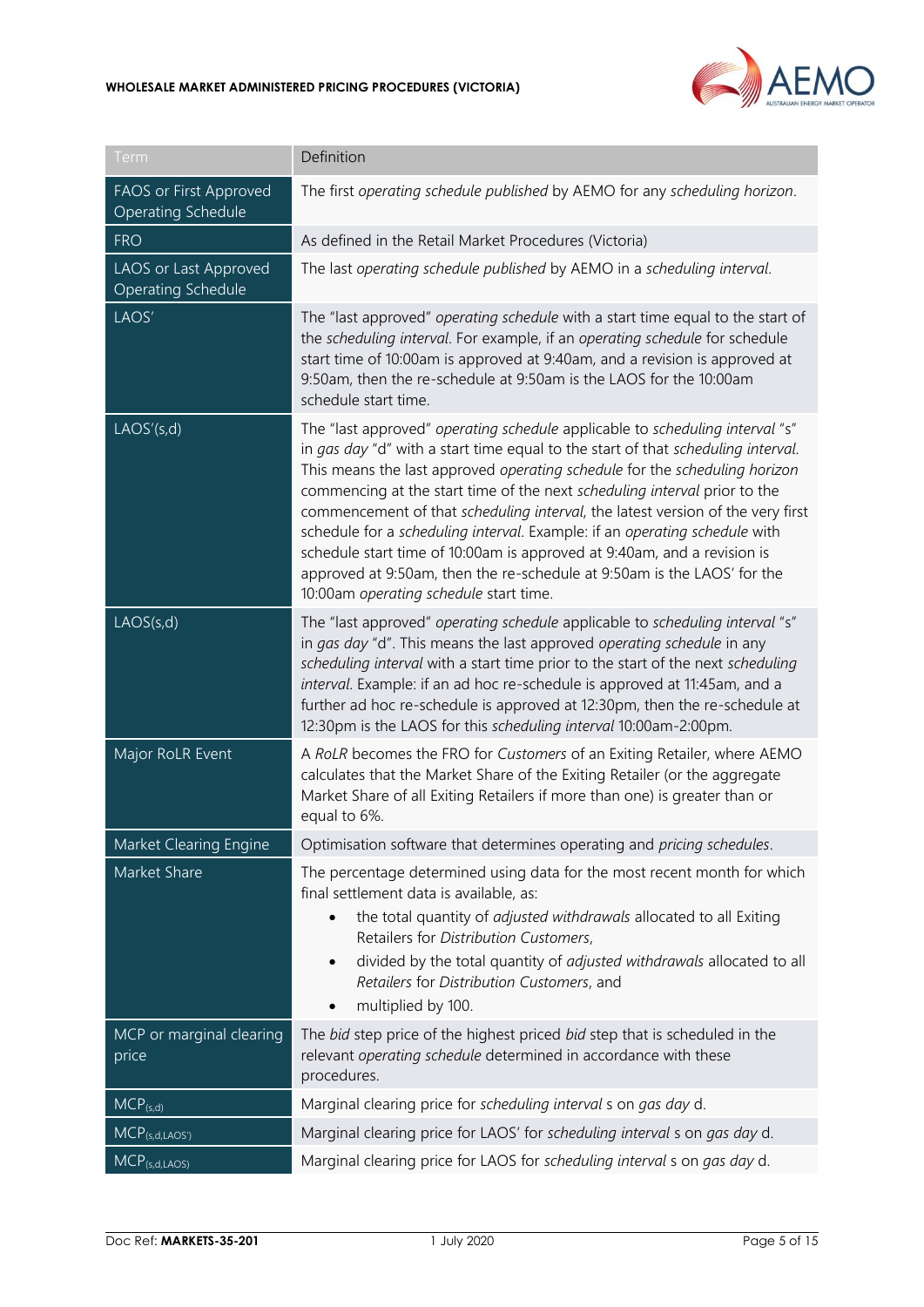

| Term                               | Definition                                                                                                                                                                                                                                                           |  |
|------------------------------------|----------------------------------------------------------------------------------------------------------------------------------------------------------------------------------------------------------------------------------------------------------------------|--|
| Minor RoLR Event                   | A RoLR becomes the FRO for Customers of an Exiting Retailer, where AEMO<br>calculates that the Market Share of the Exiting Retailer (or the aggregate<br>Market Share of all Exiting Retailers if more than one) is greater than or<br>equal to 3% but less than 6%. |  |
| $MP_{(d,s)}$                       | The last published market price value associated with the LAOS(s,d) or<br>LAOS'(s,d) (as applicable) for scheduling interval s on gas day d.                                                                                                                         |  |
| $Qi^{OS}$ (x, point, s, d)         | Operating schedule controllable injections (cumulative) for Market<br>Participant x at pipeline point (point), in operating schedule s on gas day d.                                                                                                                 |  |
| RoLR or Retailer of Last<br>Resort | In relation to a supply point, the Retailer assigned as the FRO for that point<br>in accordance with procedures described in Chapter 6 of the Retail Market<br>Procedures (Victoria).                                                                                |  |
| S                                  | number of the scheduling interval and/or schedule of the gas day:<br>Commencement of scheduling interval<br>S<br>6:00am<br>2<br>10:00am<br>3<br>2:00pm<br>6:00pm<br>$\overline{4}$<br>5<br>10:00pm                                                                   |  |

#### **1.2.2. Interpretation**

The following principles of interpretation apply to these Procedures unless otherwise expressly indicated:

- (a) These Procedures are subject to the principles of interpretation set out in Schedule 2 of the NGL.
- (b) References to time are references to Australian Eastern Standard Time.

## <span id="page-5-0"></span>**1.3. Related documents**

| <b>Title</b>                                              | Location                                                                                      |
|-----------------------------------------------------------|-----------------------------------------------------------------------------------------------|
| Wholesale Market Gas Scheduling Procedures<br>(Victoria)  | http://www.aemo.com.au/Gas/Declared-<br>Wholesale-Gas-Market-DWGM/Policies-and-<br>procedures |
| Wholesale Market System Security Procedures<br>(Victoria) | http://www.aemo.com.au/Gas/Declared-<br>Wholesale-Gas-Market-DWGM/Policies-and-<br>procedures |
| Gas Emergency Protocol                                    | http://www.aemo.com.au/Gas/Emergency-<br>management/Victorian-role                            |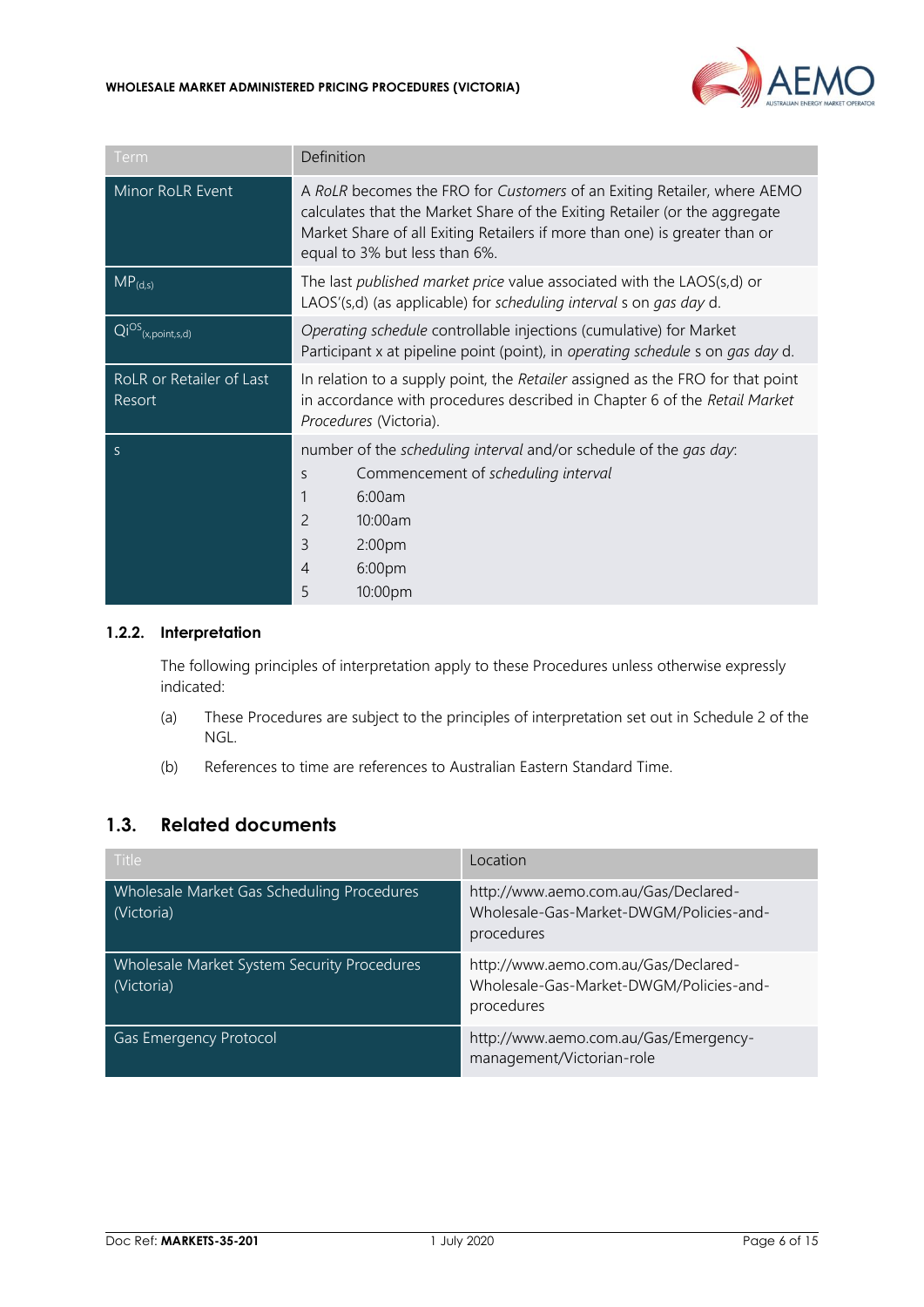

# <span id="page-6-0"></span>**2. ADMINISTERED PRICE CAP SETTINGS**

## <span id="page-6-1"></span>**2.1. Administered price cap**

The administered price cap is \$40/GJ.

## <span id="page-6-2"></span>**2.2. Cumulative price threshold**

The cumulative price threshold is \$1,400/GJ.

## <span id="page-6-3"></span>**2.3. Cumulative price period**

The cumulative price period is 35 consecutive *scheduling intervals*.

## <span id="page-6-4"></span>**3A. CONSULTATION ON SETTINGS**

- (a) NGR rule 224(1)(b) requires these Procedures to specify the process by which AEMO will consult with *Market Participants* on the approach to determining the *administered price cap* and the *cumulative price threshold*.
- (b) AEMO will only amend these Procedures in accordance with Part 15B of the NGR, and will follow the consultation process in that Part in respect of any proposed changes to the *administered price cap* and the *cumulative price threshold*.

# <span id="page-6-5"></span>**3. DECLARATION OF COMMENCEMENT AND ENDING OF ADMINISTERED PERIODS**

AEMO will declare an *administered price period* to commence and end for the causes and in accordance with the conditions set out in the following table:

| <b>Administered Pricing Cause</b>   | Declaration of commencement<br>of administered price period                                                         | Declaration of ending of<br>administered price period                                                                                                                                                                                                                                                                                                                                                                                                      |
|-------------------------------------|---------------------------------------------------------------------------------------------------------------------|------------------------------------------------------------------------------------------------------------------------------------------------------------------------------------------------------------------------------------------------------------------------------------------------------------------------------------------------------------------------------------------------------------------------------------------------------------|
| Market suspension under Rule<br>347 | AEMO will declare an<br>administered price period upon<br>declaring that the Market is<br>suspended under Rule 348. | AEMO will declare the Market<br>suspension and administered<br>price period to be at an end if<br>AEMO, in its reasonable opinion,<br>considers that:<br>• the Market is capable of<br>returning to normal operating<br>conditions:<br>• any after effects as a result of<br>the Market suspension or its<br>underlying causes are unlikely<br>to distort market prices, and<br>• no other condition for an<br>administered price period is<br>applicable. |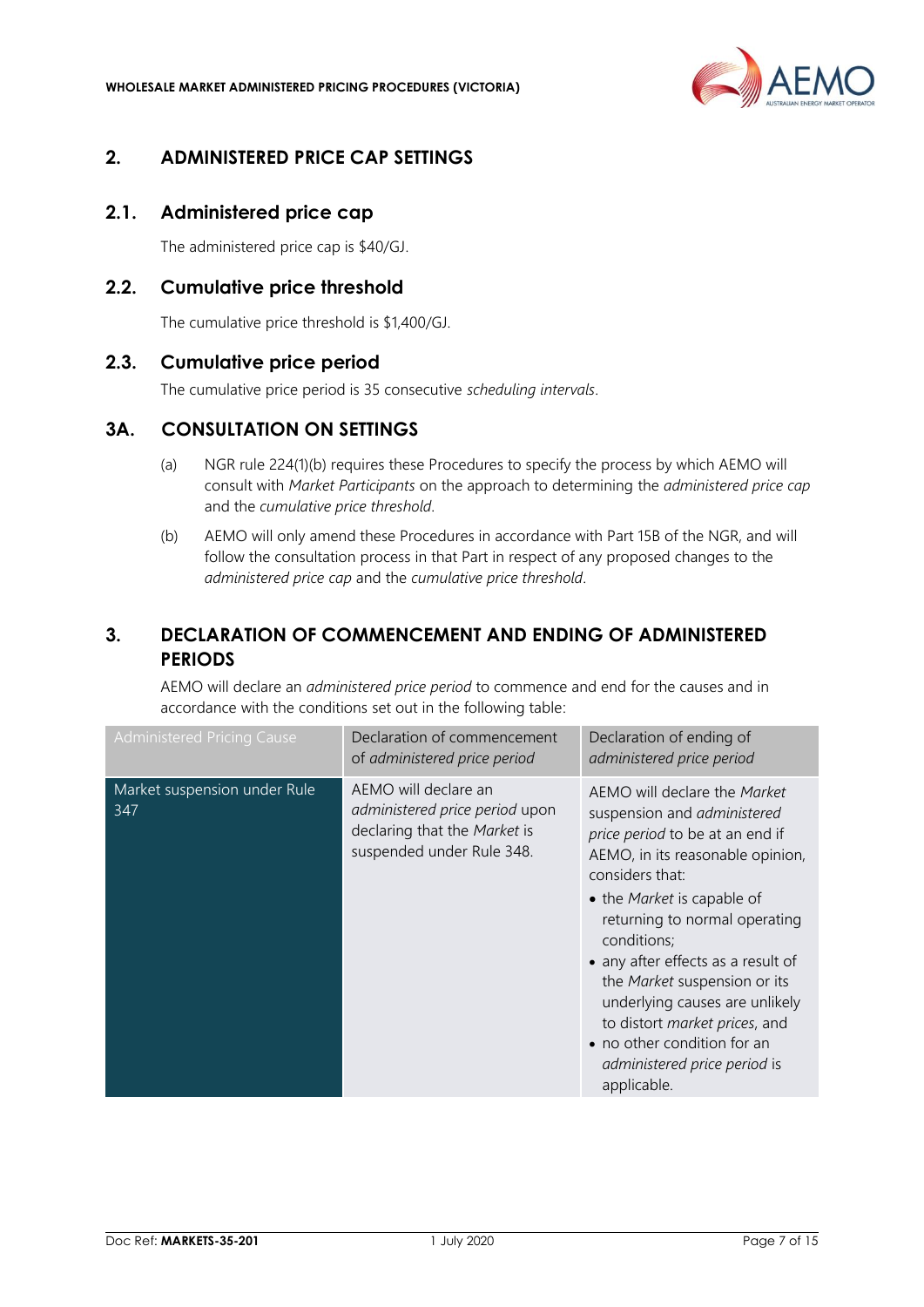

| <b>Administered Pricing Cause</b> | Declaration of commencement<br>of administered price period                                                                                                              | Declaration of ending of<br>administered price period                                                                                                                                                                                                                                                                                                                                                                                                                                 |
|-----------------------------------|--------------------------------------------------------------------------------------------------------------------------------------------------------------------------|---------------------------------------------------------------------------------------------------------------------------------------------------------------------------------------------------------------------------------------------------------------------------------------------------------------------------------------------------------------------------------------------------------------------------------------------------------------------------------------|
| Major RoLR event                  | AEMO will declare an<br>administered price period from<br>the effective gas day of a<br>suspension notice issued to a<br>Retailer that results in a Major<br>RoLR event. | AEMO will declare the<br>administered price period to be<br>at an end from the start of the<br>next gas day if either:<br>· 20 business days have elapsed<br>from the effective gas day of a<br>relevant suspension notice<br>issued to a Retailer; or<br>• all RoLRs in relation to the<br>Customers of all Exiting<br>Retailers agree an earlier gas<br>day and advise AEMO in<br>writing.<br>and if:<br>• no other condition for an<br>administered price period is<br>applicable. |
| Minor RoLR event                  | AEMO will declare an<br>administered price period from<br>the effective gas day of a<br>suspension notice issued to a<br>Retailer that results in a Minor<br>RoLR event. | AEMO will declare the<br>administered price period to be<br>at an end from the start of the<br>next gas day if:<br>• 15 business days have elapsed<br>from the effective gas day of a<br>relevant suspension notice<br>issued to a Retailer, or<br>• all RoLRs in relation to the<br>Customers of all Exiting<br>Retailers agree an earlier gas<br>day and advise AEMO in<br>writing; and if<br>• no other condition for an<br>administered price period is<br>applicable.            |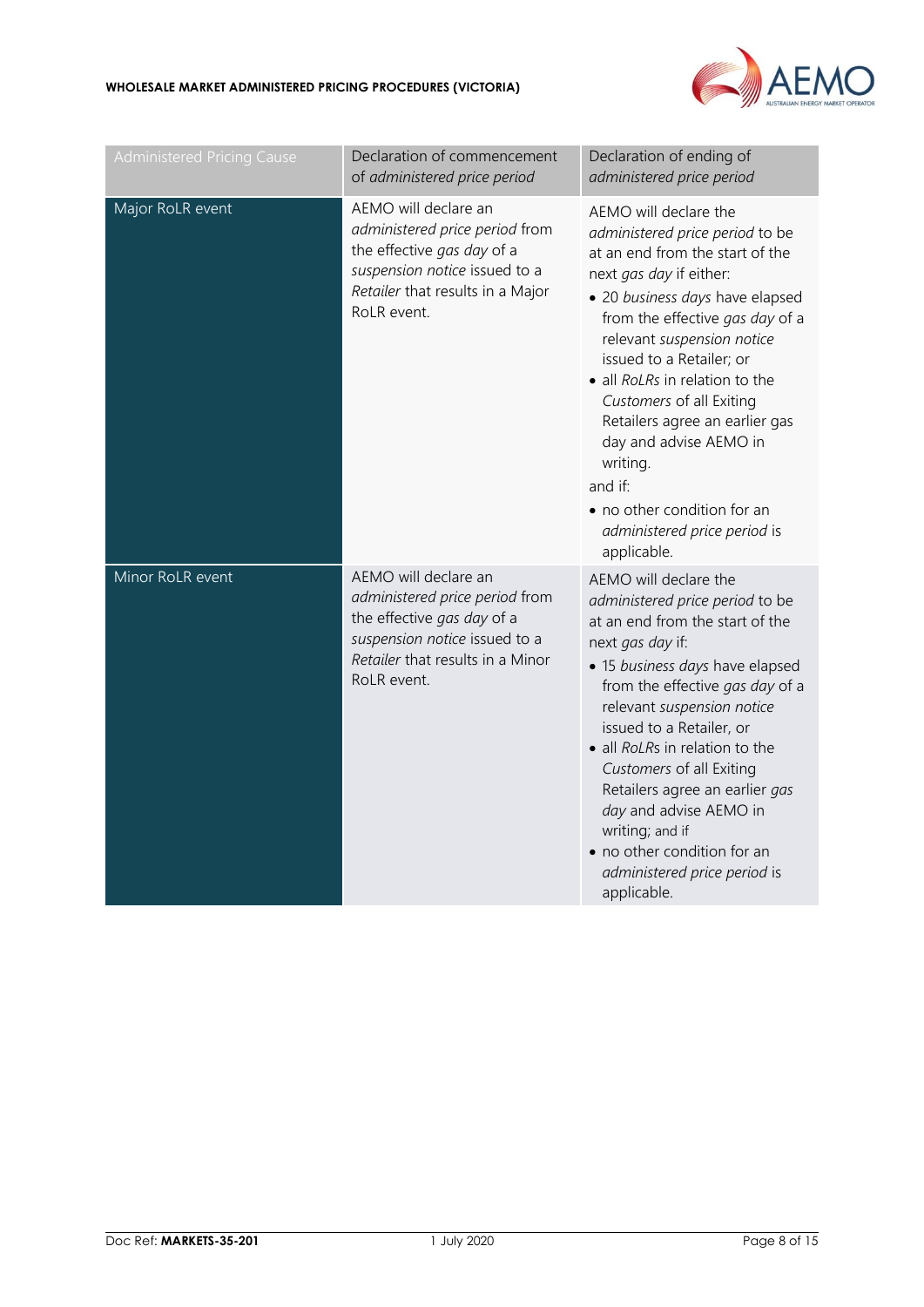

| <b>Administered Pricing Cause</b>                                                                 | Declaration of commencement<br>of administered price period                                                                                                                                                                                                                                                                                                                                                                                                                           | Declaration of ending of<br>administered price period                                                                                                                                                                                                                                                                                            |
|---------------------------------------------------------------------------------------------------|---------------------------------------------------------------------------------------------------------------------------------------------------------------------------------------------------------------------------------------------------------------------------------------------------------------------------------------------------------------------------------------------------------------------------------------------------------------------------------------|--------------------------------------------------------------------------------------------------------------------------------------------------------------------------------------------------------------------------------------------------------------------------------------------------------------------------------------------------|
| Material curtailment                                                                              | AEMO will declare an<br>administered price period from<br>the effective time of a<br>Curtailment Direction that AEMO<br>determines will affect a material<br>part of the declared transmission<br>system, not being a direction<br>that affects:<br>• only a localised area; or<br>only Customers in tables 0, 1A<br>and 1B in the Gas Load<br>Curtailment and Recovery<br>Guidelines under the gas<br>emergency protocol (section<br>56 of the National Gas<br>(Victoria) Act 2008). | AEMO will declare the<br>administered price period to be<br>at an end when:<br>• the relevant Curtailment<br>Direction is revoked, or ceases<br>to affect a material part of the<br>declared transmission system;<br>and<br>• no other condition for an<br>administered price period is<br>applicable                                            |
| Inability to publish market price<br>or a pricing schedule by the<br>required time under Rule 222 | AEMO will declare an<br>administered price period when it<br>is not able to publish the market<br>price or the pricing schedule as a<br>result of failure of software or<br>systems                                                                                                                                                                                                                                                                                                   | AEMO will declare the<br>administered price period to be<br>at an end when AEMO, in its<br>reasonable opinion, considers<br>that:<br>• it is able to once again<br>determine market price and<br>pricing schedules in accordance<br>with the normal processes; and<br>• no other condition for an<br>administered price period is<br>applicable. |
| Exceeding cumulative price<br>threshold                                                           | The administered price period<br>commences from the start of the<br>scheduling interval in which a<br>cumulative price is greater than<br>or equal to the cumulative price<br>threshold in accordance with<br>these procedures.                                                                                                                                                                                                                                                       | AEMO will declare the<br><i>administered price period to be</i><br>at an end:<br>• at the end of the gas day<br>following the gas day on which<br>the cumulative price falls<br>below and remains below the<br>cumulative price threshold,<br>provided no other condition<br>for an administered price<br>period is applicable.                  |

With respect to an inability to *publish market price* or a *pricing schedule* by the required time under rule 222 of the NGR, AEMO will not declare an *administered price period* where the delay in publication is due to a very short temporary delay in publication by the *Market information bulletin board* as envisaged in Condition 5 of section 5.4 'Scheduling in abnormal conditions' of the Wholesale Market Gas Scheduling Procedures.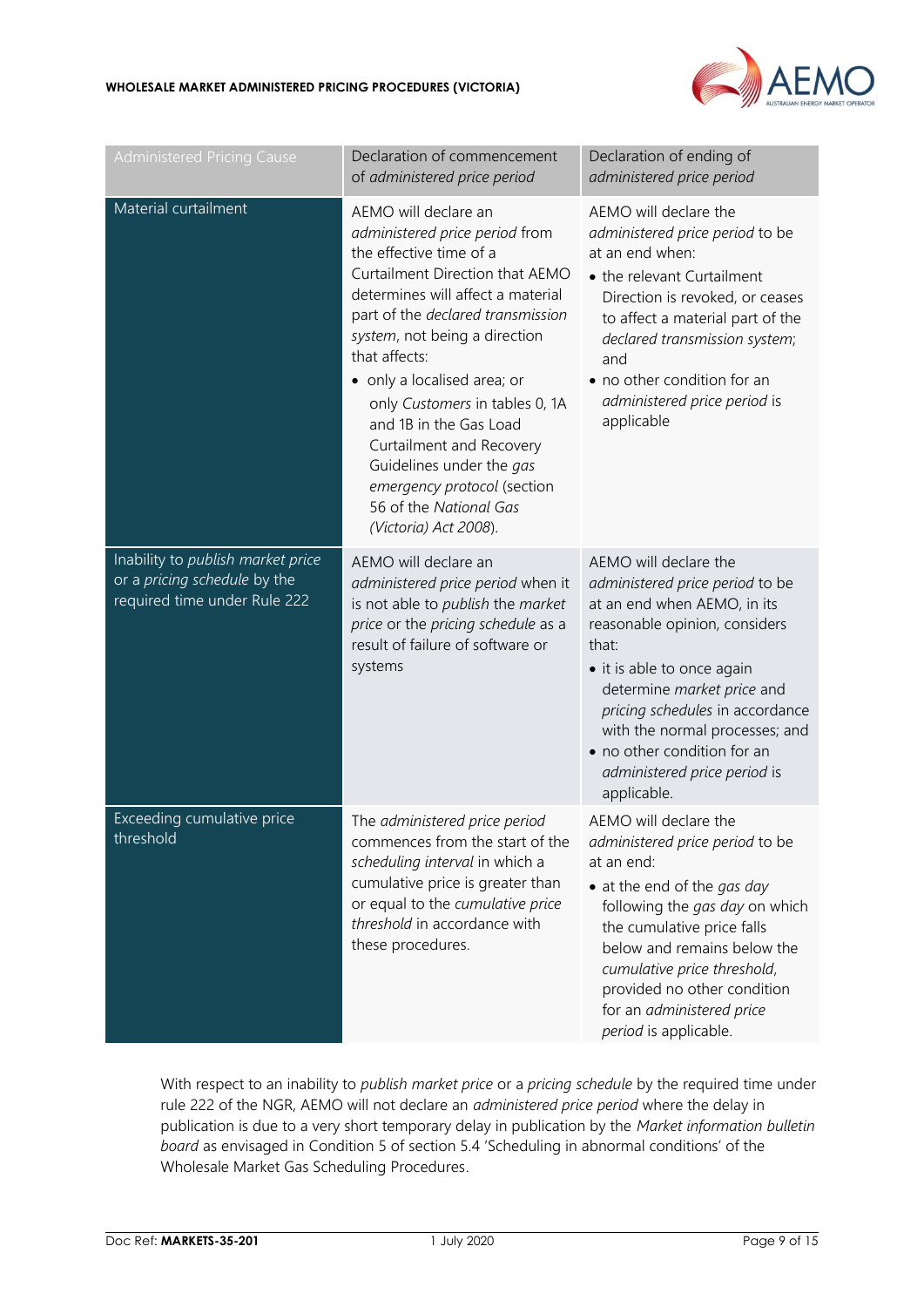

# <span id="page-9-0"></span>**4. NOTIFICATIONS RELATING TO ADMINISTERED PRICE PERIODS**

## <span id="page-9-1"></span>**4.1. Notification of commencement of an administered price period**

AEMO will, without delay, notify all *Market Participants* of the occurrence of any of the events in clause 3 and of the commencement of an *administered price period*, specifying the events or causes that have triggered the *administered price period*.

## <span id="page-9-2"></span>**4.2. Notification of conclusion of an administered price period**

AEMO will, as soon as practicable, notify all *Market Participants* when the *administered price period* will conclude or has concluded, as relevant.

## <span id="page-9-3"></span>**4.3. Additional reporting requirements during administered price periods**

AEMO will *publish* on the *Market information bulletin board* a report providing the cumulative price which flags, by *scheduling interval* by *gas day*, when cumulative price is greater than or equal to the *cumulative price threshold*. The report for each *scheduling interval* will be triggered on approval of a current *gas day operating schedule* with a start time equal to the commencement of that *scheduling interval*. The report will be made available to the public by publication of the report on AEMO's website.

## <span id="page-9-4"></span>**5. MARKET PRICE DURING AN ADMINISTERED PRICE PERIOD**

- (a) AEMO will not retrospectively amend a *market price* by application of an *administered price cap* or declaration of commencement of an *administered price period* after the publication times set out in NGR 215(3)(c) .
- (b) Subject to paragraph (a), during an *administered price period*, the *market price* will be capped at the *administered price cap*.
- (c) Subject to paragraphs (a) and (b), following declaration of an *administered price period*, the actions that AEMO will take to determine the *market price* for the *scheduling horizon* during an *administered price period* are defined in the *gas scheduling procedures*.
- (d) Subject to paragraphs (a) and (b), where AEMO is unable to determine the *market price* on gas day D for schedule S by the use of *pricing schedules* produced by the Market Clearing Engine, then AEMO will apply a hierarchy of strategies to determine *market prices* subsequent to that declaration as follows:
	- (i) Strategy 1 Through manual calculation based on *bid*s, *scheduled injections* and *scheduled withdrawals* (including *demand forecasts*) for the applicable *gas day*.
	- (ii) Strategy 2 The average of the market prices for the preceding 30 *gas days* at scheduling interval S as of the most recently published schedule.
	- (iii) Strategy 3 As determined from:
		- an estimate of the cost of gas
		- an estimate of the highest price gas in the *Market* (e.g. cost of *LNG*).
- (e) AEMO will notify Participants by an SWN using SMS in accordance with the *gas scheduling procedures* of the particular approach taken to determine *market prices* during the *administered price period*.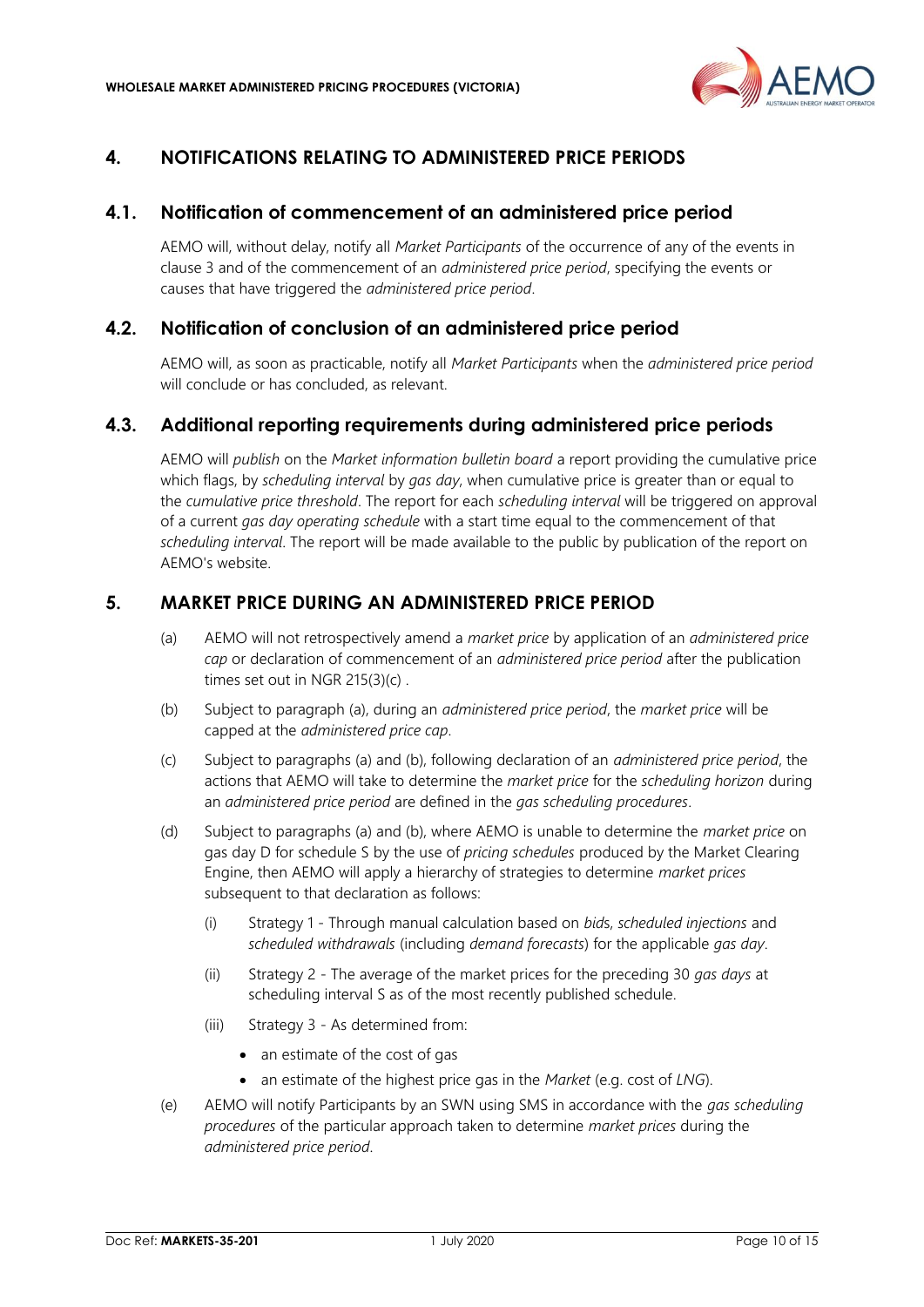

## <span id="page-10-0"></span>**5.1. Pricing schedules during an administered price period**

- (a) *Pricing schedules* provide information that is essential for determination of *ancillary payment*s and uplift payments.
- (b) Subject to paragraph (a), following declaration of an *administered price period*, the actions that AEMO will take to determine the *pricing schedule* for the scheduling horizon during an *administered price period* are defined in the *gas scheduling procedures*.
- (c) Subject to paragraph (a), where AEMO is unable to determine the *pricing schedule* by the use of the Market Clearing Engine, then AEMO will apply the *scheduling instructions* issued to *Market Participants* as the *pricing schedule* quantities and the *bid*s applied are to be those applied in the *operating schedule*.
- (d) AEMO must notify Participants by an SWN using SMS in accordance with the *gas scheduling procedures* of the particular approach applied to determine *pricing schedules* during the *administered price period*.

# <span id="page-10-1"></span>**5.2. Determination of ancillary payments during an administered price period**

- (a) During an *administered price period*, AEMO will determine the *market price* and *pricing schedule* in accordance with the *gas scheduling procedures*.
- (b) During an *administered price period*, *bid* step prices applied in determination of *ancillary payments* will be capped at the *administered price cap* in accordance with rule 224 of the NGR.

## <span id="page-10-2"></span>**6. SCHEDULE**

<span id="page-10-3"></span>*6.1. Deleted*

#### <span id="page-10-4"></span>*6.2. Deleted*

## <span id="page-10-5"></span>**6.3. Marginal clearing prices**

- (a) AEMO will determine the marginal clearing price for each *scheduling interval*.
- (b) Marginal clearing prices are determined for the *operating schedules* for the current *gas day* and prior *gas days* only. Marginal clearing prices are not determined for other *operating schedules*.
- (c) In the determination of a marginal clearing price:
	- (i) The marginal clearing price is determined from the *bid* prices of *injection bid* steps scheduled in *operating schedules* and is not capped by application of the *administered price period*;
	- (ii) The marginal clearing price for the next *scheduling interval* is calculated prior to commencement of that *scheduling interval* and is determined from the LAOS';
	- (iii) The marginal clearing price for the current and historical *scheduling intervals* is determined from the LAOS of those *scheduling intervals*; and
	- (iv) For the avoidance of doubt, AEMO may make changes to the *operating schedule* for the issue of a scheduling instruction in accordance with rule 215(12) and the *gas scheduling procedures*, and where it does so, it will ensure that *operating schedules*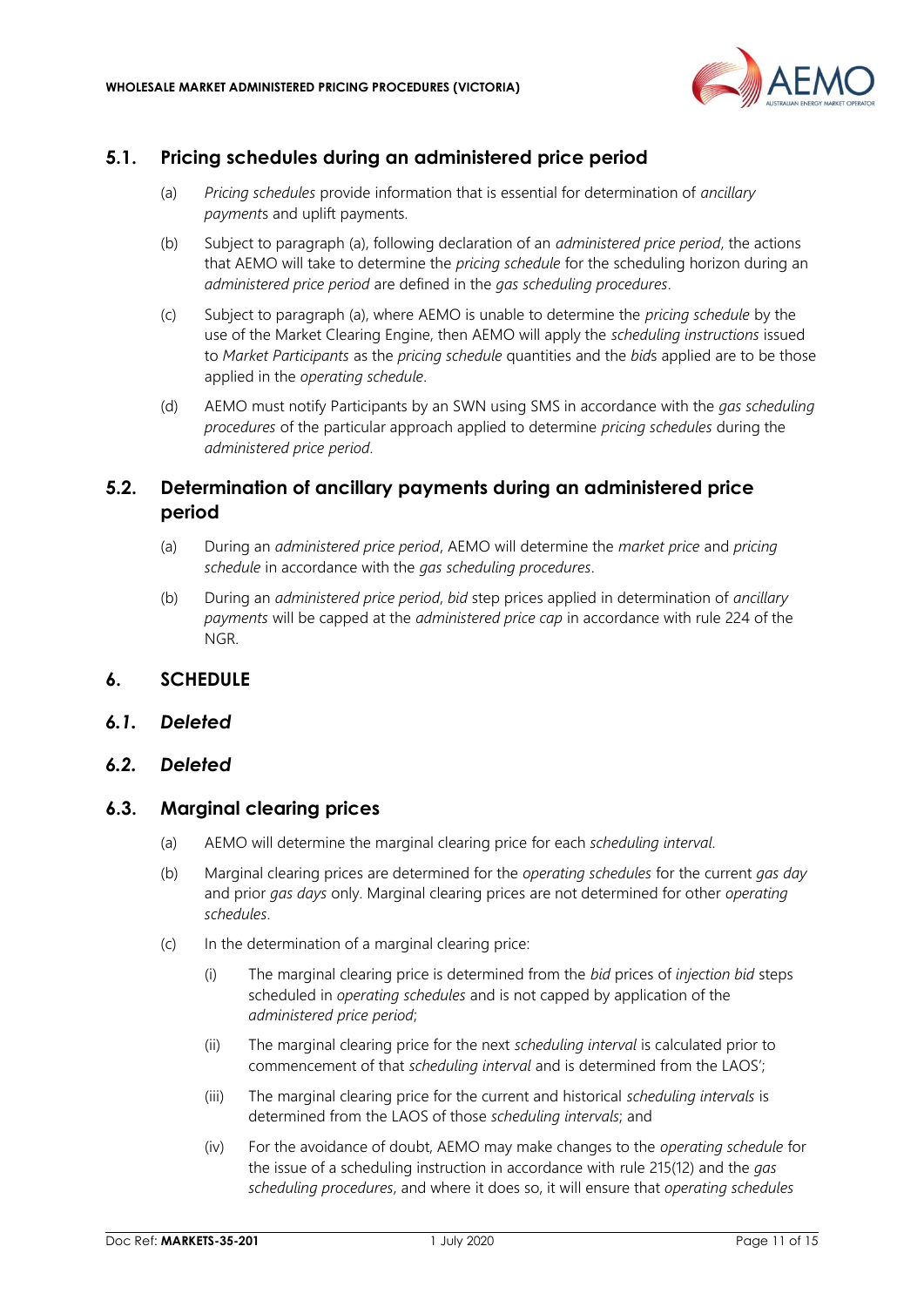

are updated accordingly and that the resultant LAOS identifies the highest price *bid* steps scheduled such that these are taken into account in the determination of marginal clearing prices.

- (d) The marginal clearing price is the greater of the (current) *market price* value and the maximum *bid* step price of all controllable *injection bid* steps scheduled by the *operating schedule* amongst the set of *bid*s which first equals or exceeds the total daily quantity scheduled by the *operating schedule* for that controllable injection. This is calculated as follows:
	- (i) For *injection bids* only, determine the price of the *bid* step scheduled by the *operating schedule* for each *Market Participant's* controllable injections at each *system injection point* where the sum of the quantity offered in that and all lower priced *bid* steps first equals or exceeds the cumulative daily *operating schedule* quantity for that controllable injection.
	- (ii) For each Market Participant x and pipeline point p and starting from  $m(x, \text{point})=1$ (the lowest priced *bid* step) and increasing m, find the lowest value of m(x,point) for which:

 $\sum_{step=1,m(x,point)}$  BQi  $_{(x,point,step,s,d)}$   $\ge$  Qi<sup>OS</sup> $_{(x,point,s,d)}$ 

- (iii) For the avoidance of doubt, all steps in respect of the *operating schedule* must be included when determining m.
- (iv)  $MCP_{(d,s)} = Max_{(over all x, point)}(BPi_{(x, point)(x, point), s, d)}$ ,  $MP_{(d,s)}$ )
- (v)  $MCP_{(d,s,FAOS)} = MCP_{(s,d)}$  for LAOS'(s,d)
- (vi)  $MCP_{(d,s,LAOS)} = MCP_{(s,d)}$  for  $LAOS_{(s,d)}$
- (vii) The approach employed will use LAOS for all schedules prior to the next *scheduling interval*, and LAOS' for the schedule with a start time equal to the commencement of the next *scheduling interval*.

## <span id="page-11-0"></span>**6.4. Cumulative prices**

The cumulative price for *scheduling intervals* up to and including schedule "s" on *gas day* "d" is the summation of the LAOS marginal clearing prices (MCP(s,d,LAOS)) over the previous (CPP-1) *scheduling intervals* plus the LAOS' marginal clearing price (MCP<sub>(s,d,LAOS)</sub>) for the next *scheduling interval* with a start time equal to the commencement time of the next *scheduling interval*:

| $CP_{(d,s)} =$ | $\sum_{n'=5-S}$ to 5 MCP(n',d-N-1,LAOS)                                        | Cumulative marginal clearing prices from the<br>LAOS of each scheduling interval in the partial gas<br>day commencing at the scheduling interval that is<br>CPP-1 scheduling intervals from the next<br>scheduling interval.                        |
|----------------|--------------------------------------------------------------------------------|-----------------------------------------------------------------------------------------------------------------------------------------------------------------------------------------------------------------------------------------------------|
|                | $+ \sum_{d'=d-N \text{ to } d-1} \sum_{n'=1 \text{ to } 5} MCP_{(n',d',LAOS)}$ | Cumulative marginal clearing prices from the<br>LAOS of all whole gas days between any partial<br>gas day commencing at the scheduling interval<br>that is CPP-1 scheduling intervals from the next<br>scheduling interval and the current gas day. |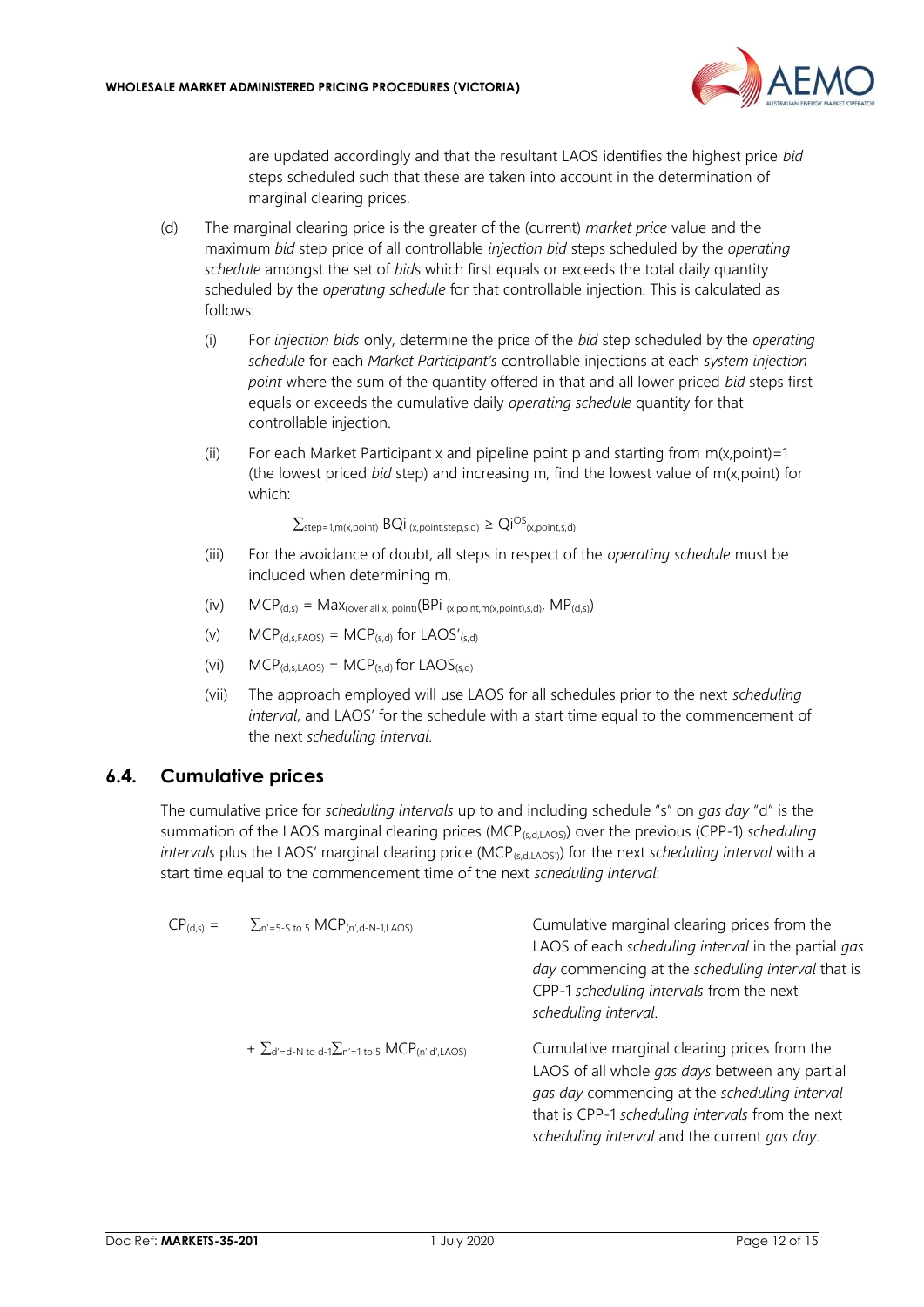

| + $(\sum_{n=1}^{n} \text{to } s-1 \text{ MCP}_{(n,d,LAOS)})$ | Cumulative marginal clearing price from LAOS of<br>previous scheduling intervals of current gas day, d<br>$=$ current gas day               |  |
|--------------------------------------------------------------|---------------------------------------------------------------------------------------------------------------------------------------------|--|
| $+ MCP(s,d,LAOS')$                                           | Marginal clearing price from LAOS' with a<br>schedule start time equal to the start of the next<br>scheduling interval                      |  |
| Where:                                                       |                                                                                                                                             |  |
| $N = \int (CPP-s)/5$                                         | Represents the number of whole <i>gas days</i> prior to<br>the current gas day to be included in the<br>cumulative price.                   |  |
| $S = CPP-S-5N$                                               | Represents the number of scheduling intervals on<br>the gas day prior to the first whole gas day to be<br>included in the cumulative price. |  |
|                                                              |                                                                                                                                             |  |

For the avoidance of doubt, cumulative prices are determined from *operating schedules* without allowance for post event reduction of *ancillary payments*.

For the avoidance of doubt, whilst cumulative prices are not determined for day ahead or 2 day ahead *operating schedules*, the forecast *market price* for a day ahead or 2 day ahead *pricing schedule* may be capped by the *administered price cap* if the schedule is within an *administered price period*.

## <span id="page-12-0"></span>**6.5. Commencement of an administered price period triggered by reaching or exceeding the cumulative price threshold**

- (a) On solution of current *gas day operating schedules*, AEMO will determine marginal clearing prices and the resultant cumulative prices in accordance with these procedures.
- (b) AEMO will determine whether a cumulative price is greater than or equal to the *cumulative price threshold* prior to approval of any current *gas day operating schedule*, as follows:
	- (i) Where a cumulative price is first equal to or greater than the *cumulative price threshold*, AEMO will set an administered price flag with a start time equal to the schedule start time of that *operating schedule*, and end date-time equal to the end of the *gas day* following the current *gas day*, prior to approval of that *operating schedule*, and declare an *administered price period* commencing at the start time of that *operating schedule*.
	- (ii) The *administered price period* will remain in force for as long as the cumulative price is greater than or equals the *cumulative price threshold*, and AEMO will continue to set the administered price flag before approving *operating schedules* covering an *administered price period*. AEMO will declare the end of the *administered price period* in accordance with these procedures.
- (c) For the avoidance of doubt, AEMO may approve multiple *operating schedules* in the lead up to the start time of an operating *scheduling interval* to optimise the outcomes (e.g. amending compressor commitments, amongst other things). The outcome of the latest approved *operating schedule* completed prior to the start of the *scheduling interval* is the schedule that is applicable in determination of cumulative prices, and on which a decision on triggering an *administered price period* is made. This may result in the expectation of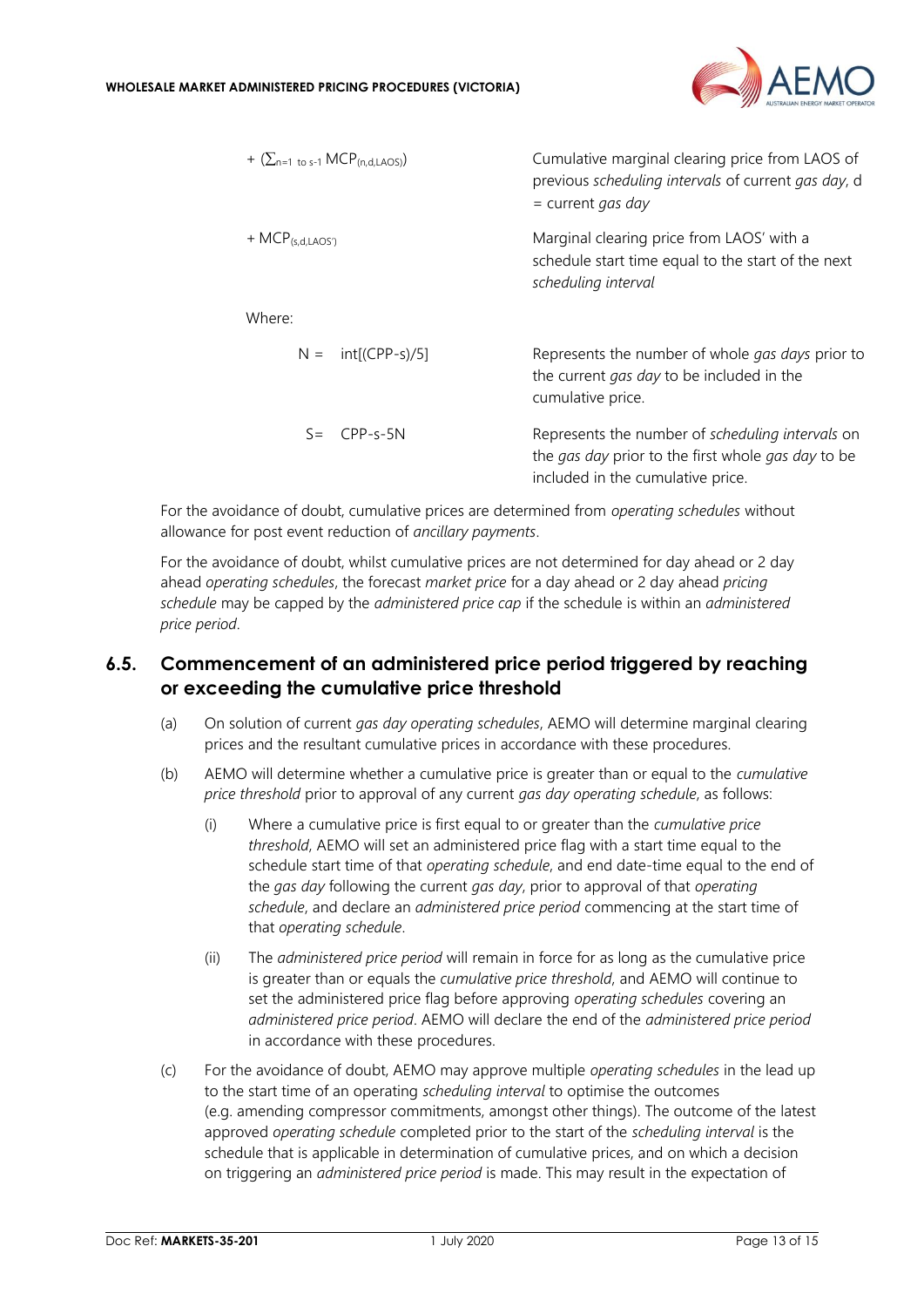

triggering of an *administered price period* to commence at the start of the next *scheduling interval* which is subsequently revised prior to that start time.

Example: A schedule at 9:30am with start time 10:00am indicates that an *administered price period* should apply from 10:00am (e.g. cumulative price will exceed the *cumulative price threshold*). AEMO will set the administered price flag for that *scheduling horizon* prior to approval of the schedule. Then a further re-schedule at 9:40am with start time 10:00am indicates that an *administered price period* should not apply from 10:00am (e.g. cumulative price now will not, as a result of the re-schedule outcomes, exceed the *cumulative price threshold*). In this circumstance, AEMO will rescind the administered price flag prior to approval of the re-schedule with start time 10:00am and the *market price* will accordingly remain uncapped during that period.

(d) The triggering of an *administered price period* by a cumulative price greater than or equal to the *cumulative price threshold* is initiated on approval of *operating schedules*. Therefore, if AEMO decides to apply an earlier *operating schedule* for a particular *scheduling interval* as the approved schedule for that period, AEMO will, where practicable, re-approve the earlier schedule rather than dis-approving later schedules.

Example: A schedule for start time of 10:00am is approved at 9:30am which does not trigger an *administered price period* starting at 10:00am, a re-schedule is approved at 9:40am for start time 10:00am which triggers an *administered price period* from 10:00am onwards, and then it is determined that the 09:40am schedule is sub-optimal to the 9:30am schedule. The 9:30am schedule should be reapproved for the 10:00am *scheduling horizon* (and the *administered price period* not initiated from 10:00am, in this example), rather than dis-approving the 9:40am schedule.

- (e) For the avoidance of doubt, a cumulative price that is greater than or equal to the *cumulative price threshold* creates a requirement for commencement of an *administered price period* in addition to other requirements for initiating an *administered price period* in accordance with the Rules and these procedures, including inability to *publish market price* or a *pricing schedule* by the required time or *Market* suspension, and a *RoLR* event.
- (f) Marginal clearing prices from day ahead and 2 day ahead schedules are not included in the determination of any cumulative price. However, if the start and end time of the day ahead or 2 day ahead schedule lies within the start and end time specified by the AEMO for an *administered price period*, then the resultant day ahead or 2 day ahead forecast *market prices* must be capped by the *administered price cap* where the start time falls within a period already flagged as an *administered price period*.

# <span id="page-13-0"></span>**6.6. Conclusion of an administered price period initiated or continued by reaching or exceeding the cumulative price threshold**

- (a) AEMO will declare an *administered price period* that was initiated or continued by a cumulative price greater than or equal to the *cumulative price threshold* to conclude in accordance with these procedures.
- (b) Where an *administered price period* has been initiated or continued by a cumulative price that is greater than or equal to the *cumulative price threshold*, the conditions which must all be satisfied for conclusion of the *administered price period* are as follows:
	- (i) No other cause for an *administered price period* is current (e.g. inability to *publish* the *market price* or *pricing schedule* by the required time, *Market* suspension, or *RoLR* event).
	- (ii) AEMO has declared the administered pricing period to be concluded.
	- (iii) The cumulative price is expected to be less than the *cumulative price threshold* in the next *scheduling interval* of that *gas day.*